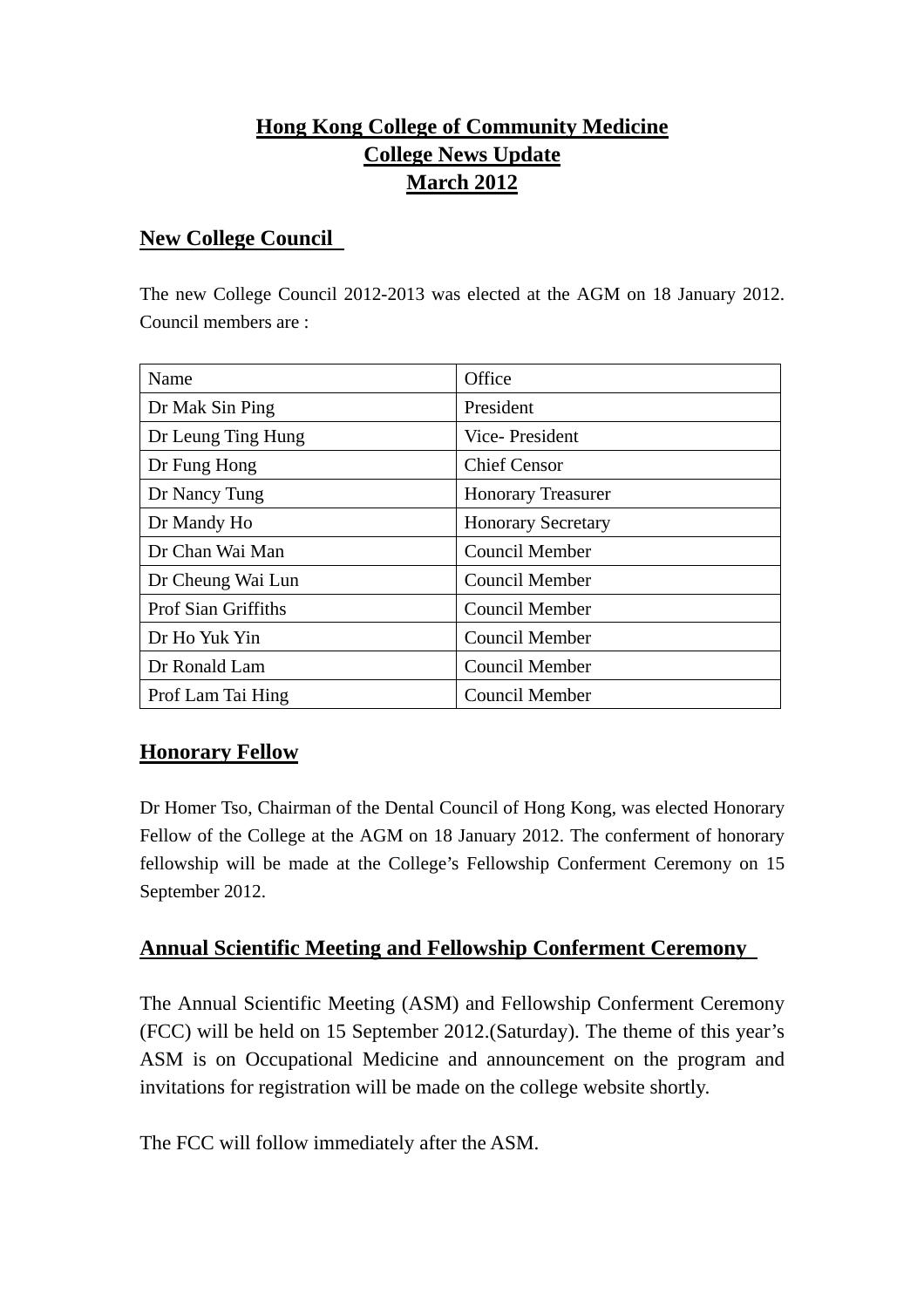Please mark your diary for both events on 15 September.

### **Revised Memorandum and Articles of Association(MAA)**

The proposed revisions to the MAA were passed by a special resolution at the Extraordinary General Meeting held on 18 January 2012. The revised MAA is being registered by the Companies Registry.

In brief, the revised provisions allow the College to send Notices to members for General Meetings by electronic means(email and fax). Other revisions are based on advice of the Companies Registry to update the MAA in accordance with the "Standard Form" as required by the Companies Ordinance.

## **Revised Annual Subscription**

The annual subscription for retired members and overseas members was revised and will take effect from the 2012-2013 subscription year. A table showing the rates of annual subscription is attached. You can also view the rates in the College website (Information  $\rightarrow$  Membership  $\rightarrow$  Fees).

#### **Training Programs**

Please note the date of the following training programs and look out for invitation emails which will be sent out shortly :

#### *PHM Intensive Course*

| Date: $2-5$ May 2012                                  |
|-------------------------------------------------------|
| Time: $9 \text{ am} - 5 \text{ pm}$                   |
| Venue: Room 903-904, 9/F., HKAM Jockey Club Building, |
| 99 Wong Chuk Hang Road, Hong Kong.                    |

#### *AM Workshop*

Date : 26 October 2012 Time :  $9 \text{ am} - 5 \text{ pm}$ Venue: Seminar Room 1, M/F.,HAHO Building